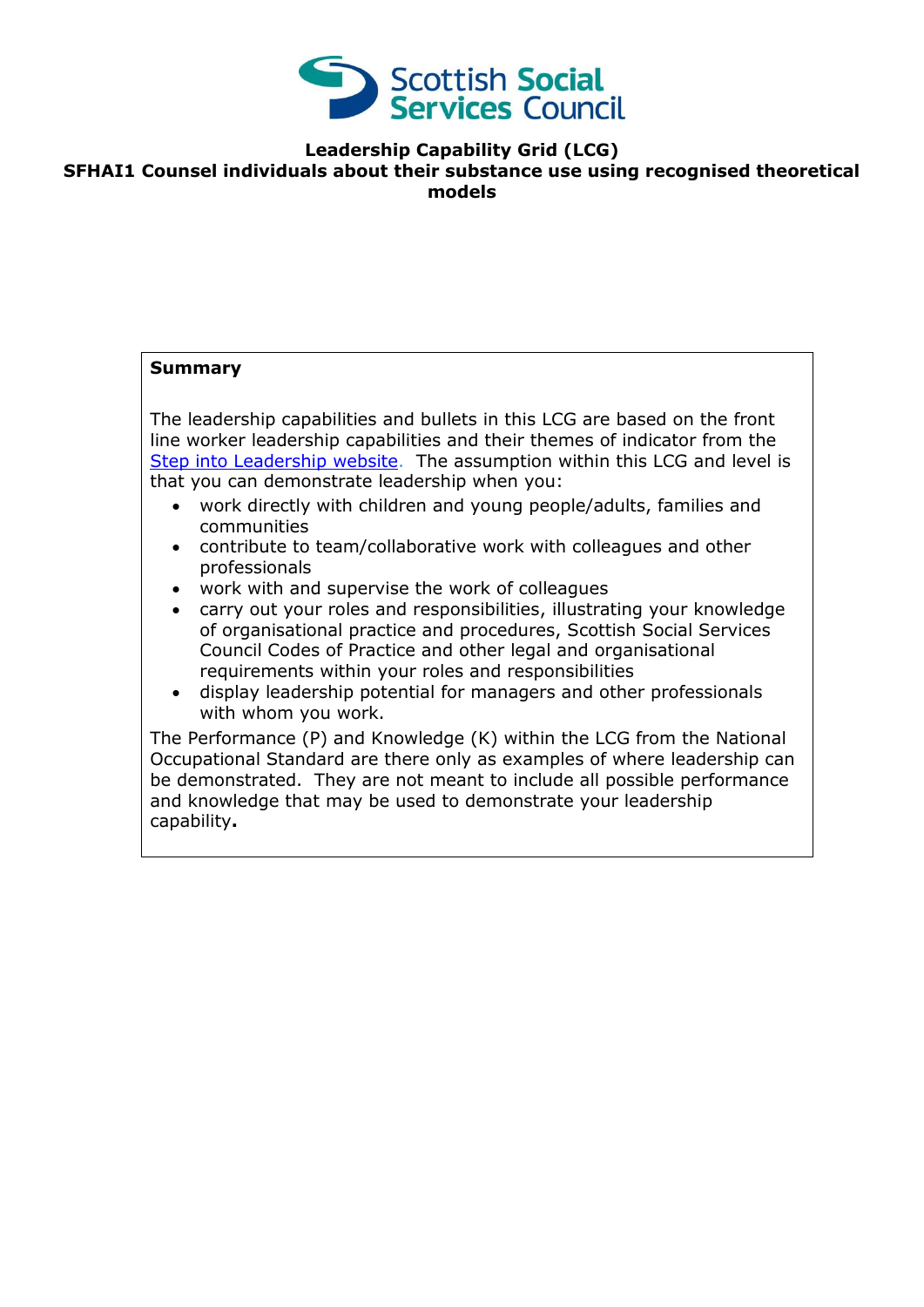

### **Leadership Capability Grid (LCG) SFHAI1 Counsel individuals about their substance use using recognised theoretical models**

| Leadership<br>capabilities         | When counselling individuals about their substance use using<br>recognised theoretical models you can demonstrate leadership<br>capabilities by:                                                                                                                                                                                                                                                                                                                                                                                                                                                                                                                                                                           |
|------------------------------------|----------------------------------------------------------------------------------------------------------------------------------------------------------------------------------------------------------------------------------------------------------------------------------------------------------------------------------------------------------------------------------------------------------------------------------------------------------------------------------------------------------------------------------------------------------------------------------------------------------------------------------------------------------------------------------------------------------------------------|
| <b>Vision</b>                      | Providing a vision for those with whom you work and your organisation<br>when you:<br>• See how best to make a difference when counselling individuals ( $P1$ -<br>6,11, 14-25,28-29; K1- 2,4-5,8,11,13-14,23-24) and throughout the<br>counselling process (P6,9-10,13; K13)<br>Communicate and promote ownership of the vision when counselling<br>$\bullet$<br>individuals (P1-6,11,14-25,28-29; K1-2,4-5,8,11,13-14,23-24) and<br>recording and reporting ( $P26$ ; K6)<br>Promote social service values when counselling individuals ( $P1-6,11$ ,<br>$\bullet$<br>14-25,28-29; K1-2,4-5,8,11,13-14,23-24) and recording and reporting<br>(P26; K6)<br>• See the bigger picture (All $P$ ; K1-2,4-5,8,11,13-14,23-24) |
| Self-<br>leadership                | Displaying self leadership when you:<br>• Demonstrate and adapt leadership when counselling individuals about<br>their substance use using recognised theoretical models (All $P$ ; K1-2,4-<br>5, 8, 11, 13 - 14, 23 - 24)<br>Improve own leadership through self reflection ( $P7-8$ ; K3)<br>$\bullet$<br>Take intelligent risks when counselling individuals about their substance<br>$\bullet$<br>use using recognised theoretical models $(P1-6, 11, 14-25, 28-29; K1-2,$<br>$4-5,8,11,13-14,23-26$<br>Demonstrate and promote resilience (P1-6,11,14-25,28-29; K1-2,4-<br>$\bullet$<br>5,8, 11, 13 - 14, 23 - 26)<br>• Challenge discrimination and oppression (K31)                                                 |
| <b>Motivating</b><br>and inspiring | Motivating and inspiring others when you:<br>• Inspire people by personal example $(P1-6, 11, 14-25, 28-29; K1-2, 4-5, 8,$<br>$11, 13 - 14, 23 - 24$<br>• Recognise and value the contribution of others $(P1-6, 11, 14-25, 28-29;$<br>$K1-2, 4-5, 8, 11, 13-14, 23-24)$<br>• Support the creation of a learning and performance culture ( $P1-6,11$ ,<br>14-25,28-29; K1-2,4-5,8,11,13-14,23-24)                                                                                                                                                                                                                                                                                                                          |
| <b>Empowering</b>                  | Empowering people when you:<br>• Enable leadership at all levels $(P1-6, 11, 14-25, 28-29; K1-2, 4-5, 8, 11,$<br>$13 - 14, 23 - 24)$<br>• Support the creation of a knowledge and management (P1-6,11,14-25,<br>28-29; K1-2,4-5,8,11,13-14,23-24)<br>• Promote professional autonomy (P1-6,11,14-25,28-29; K1-2,4-5,8,11,<br>$13 - 14, 23 - 24)$<br>• Involve people in development and improvement (P1-6,11,14-25,28-<br>29; K1-2,4-5,8,11,13-14,23-24)                                                                                                                                                                                                                                                                   |